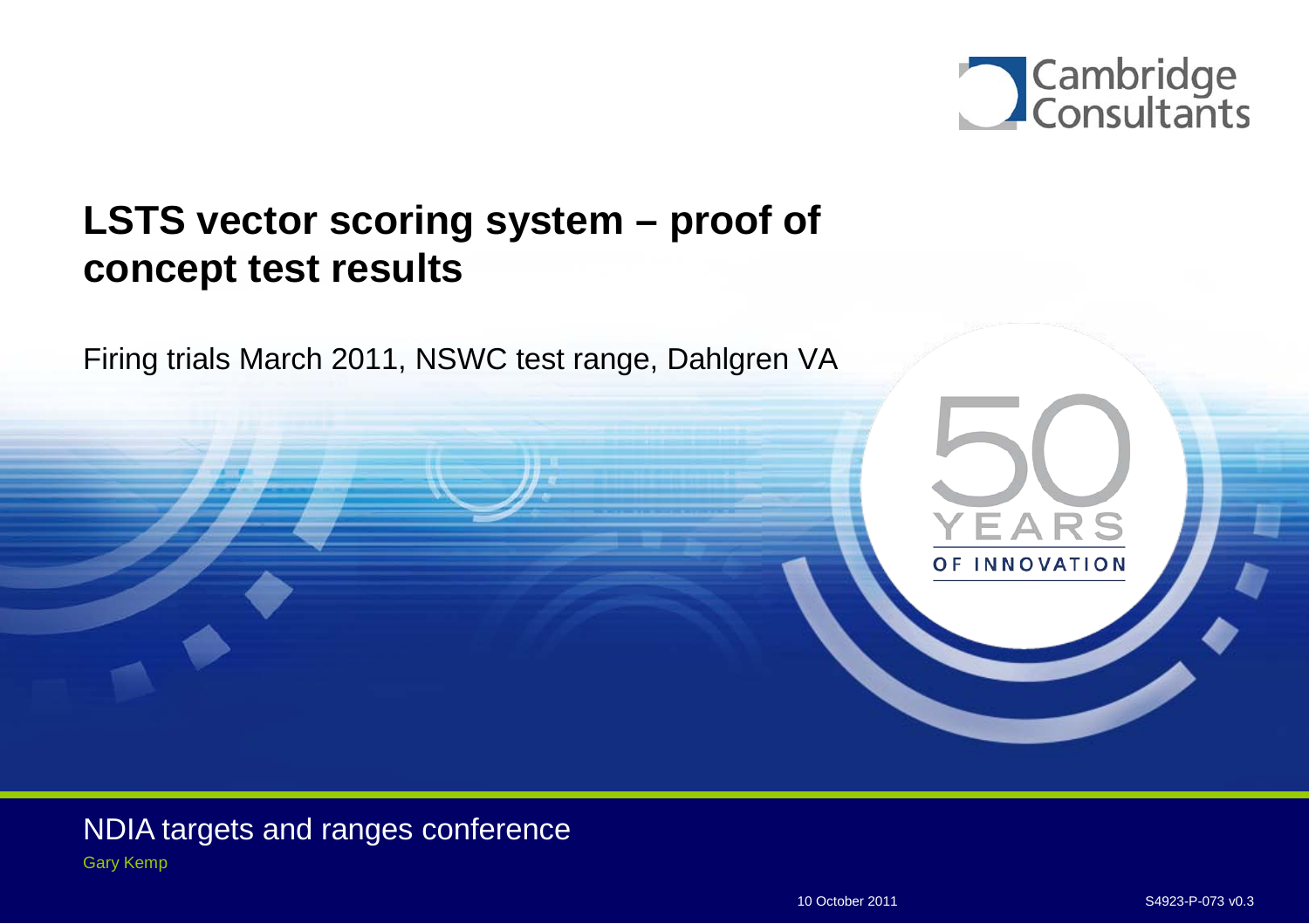

| 1              | <b>Short introduction to Cambridge Consultants</b> |
|----------------|----------------------------------------------------|
| $\overline{2}$ | <b>LSTS development program</b>                    |
| 3              | <b>Trials results from March 2011</b>              |
| 4              | <b>Program going forwards</b>                      |
| 5              | <b>Questions</b>                                   |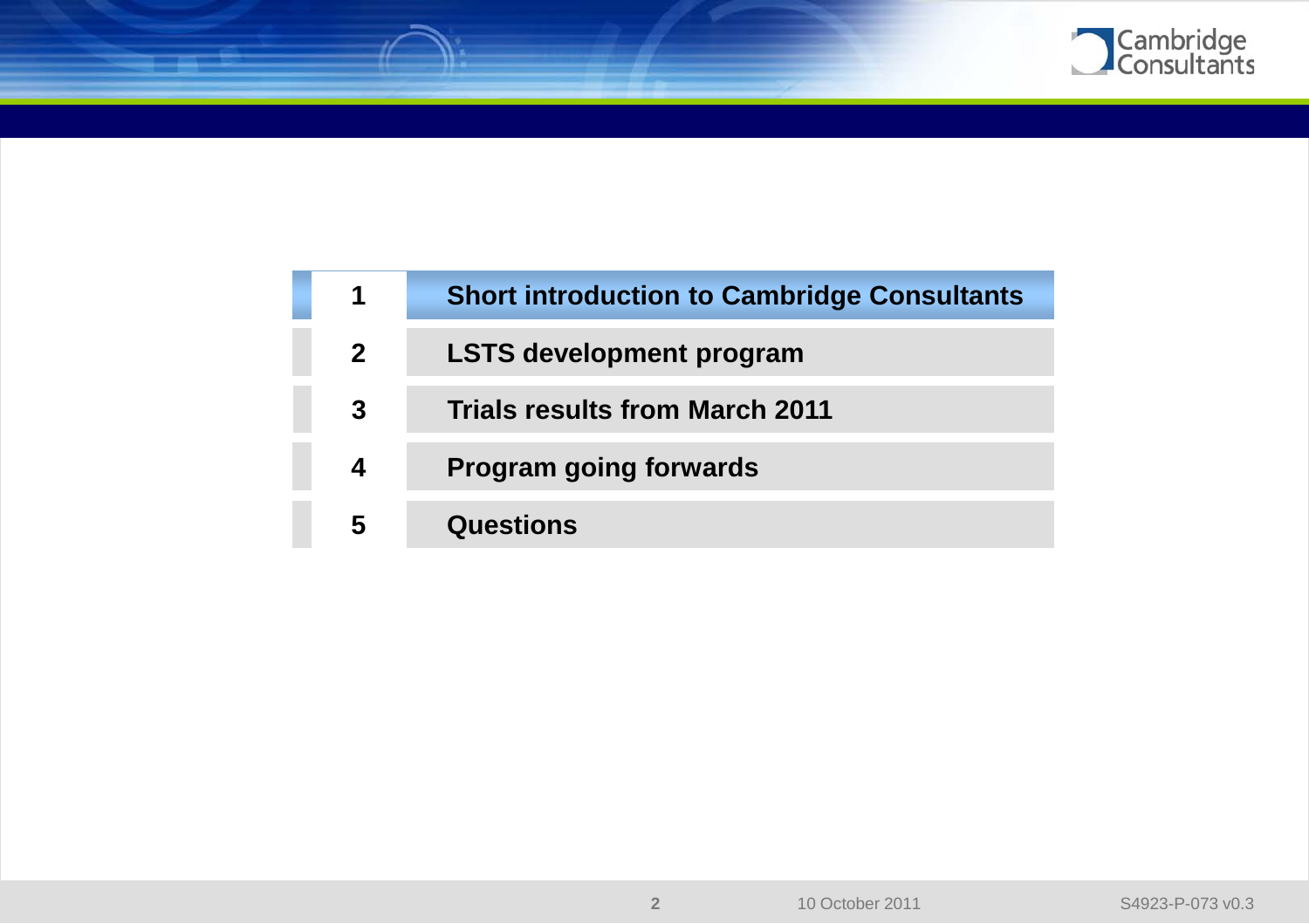

THE QUEEN'S AWARDS **FOR ENTERPRISE: INNOVATION** 2011

#### **Radar at Cambridge Consultants**

**We are a leader in short range radar systems development and a supplier of specialist systems**

- Over thirty years' experience in developing radar sensors
	- Missile test and evaluation systems ARMS vector scoring system
	- 3D imaging radar systems automotive, through-wall, infill
	- Holographic radar real-time performance in heavy clutter for infill and score

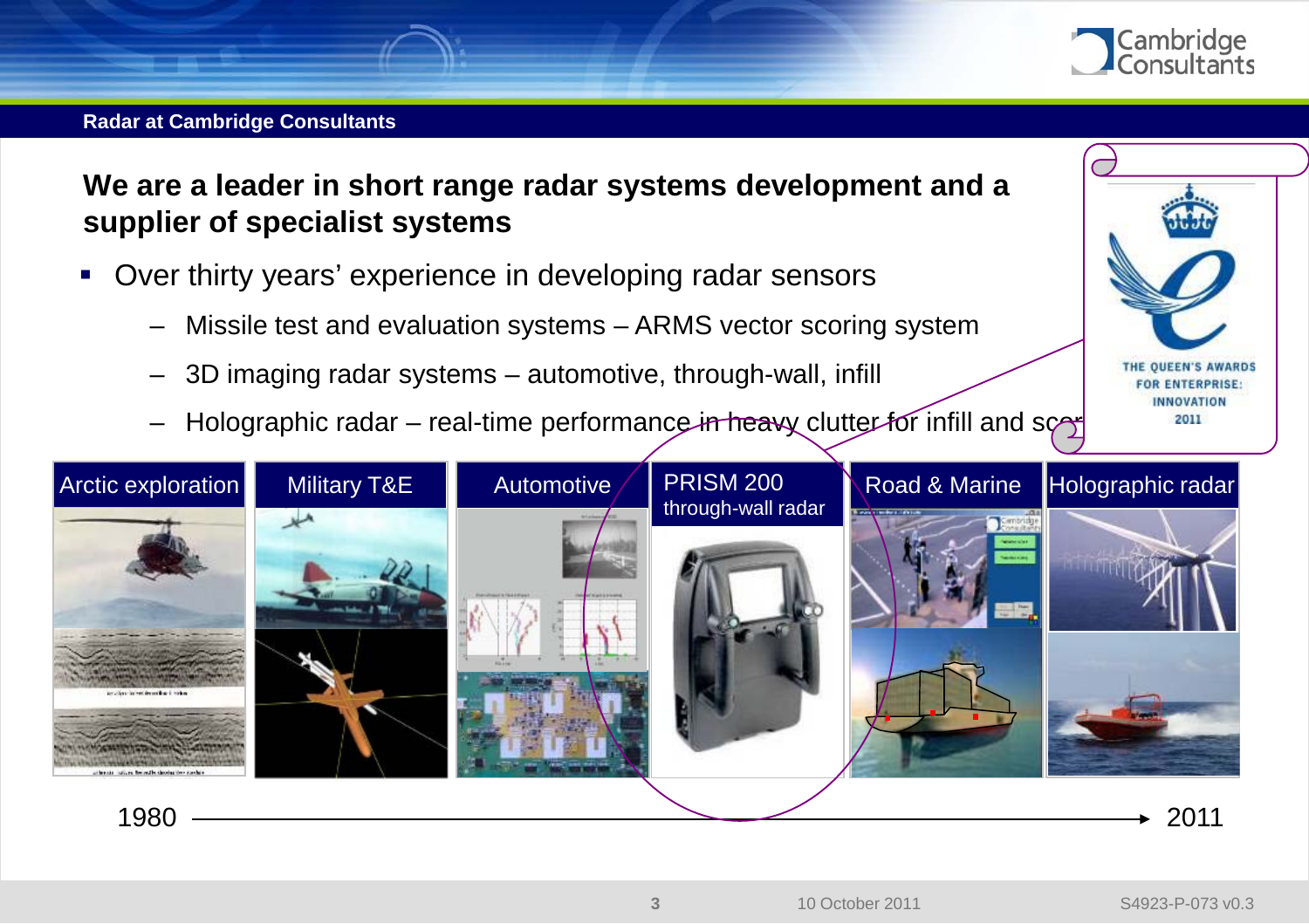

| 1            | <b>Short introduction to Cambridge Consultants</b> |
|--------------|----------------------------------------------------|
| $\mathbf{2}$ | <b>LSTS development program</b>                    |
| 3            | <b>Trials results from March 2011</b>              |
| 4            | <b>Program going forwards</b>                      |
| 5            | <b>Questions</b>                                   |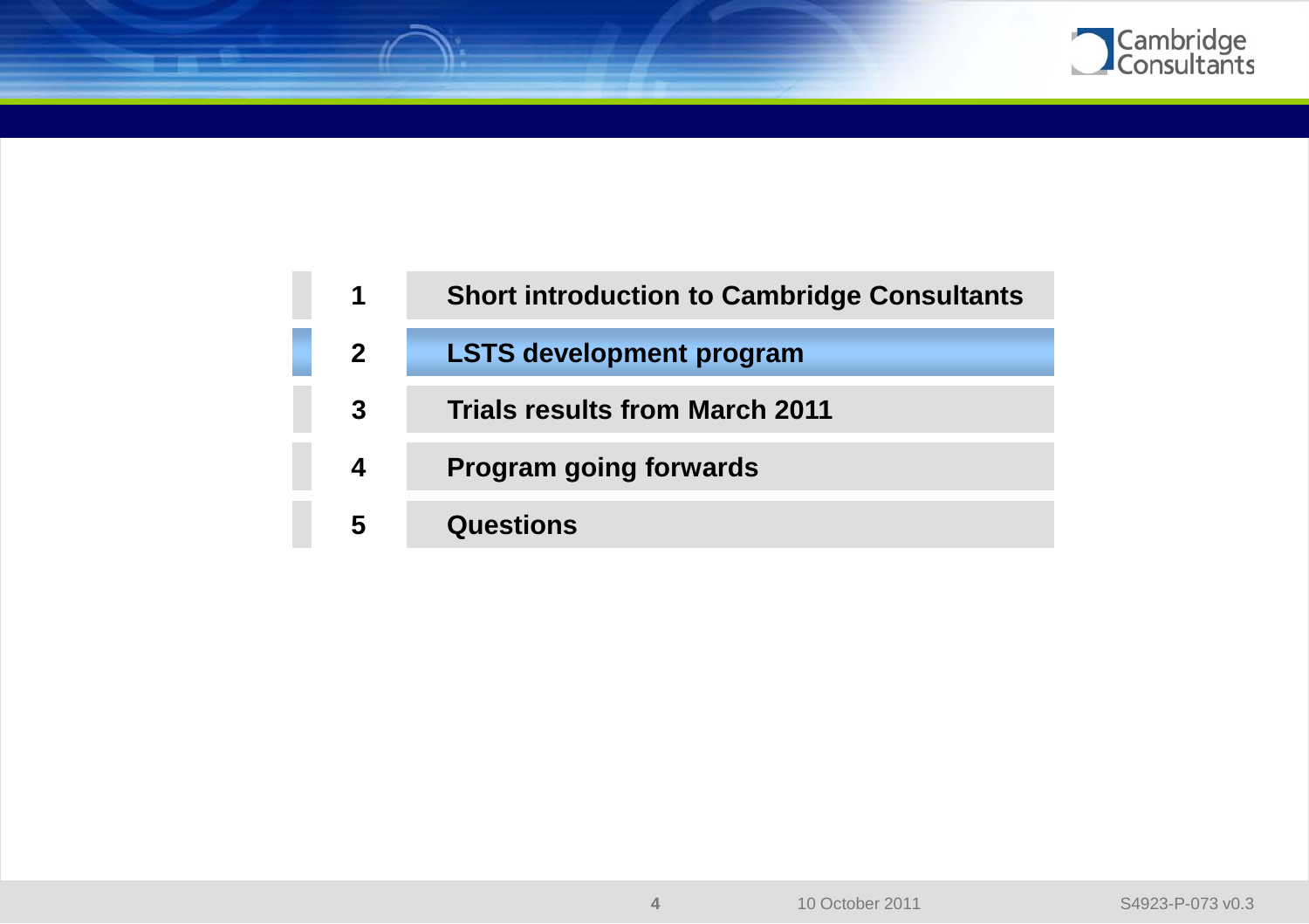

#### **LSTS**

# **Land and Surface Target Scorer (LSTS)**

- The Land and Surface Target Scorer is a real-time vector scoring system for highly mobile targets operating in very cluttered environments.
- The LSTS proof of concept development was funded by the OSD Target Management Initiative program, sponsored and managed by NAWC-WD, Point Mugu, Target Systems Division, 5.3.1



# burst fall of shot trajectory

# 1000ft scoring volume

## **HSMST**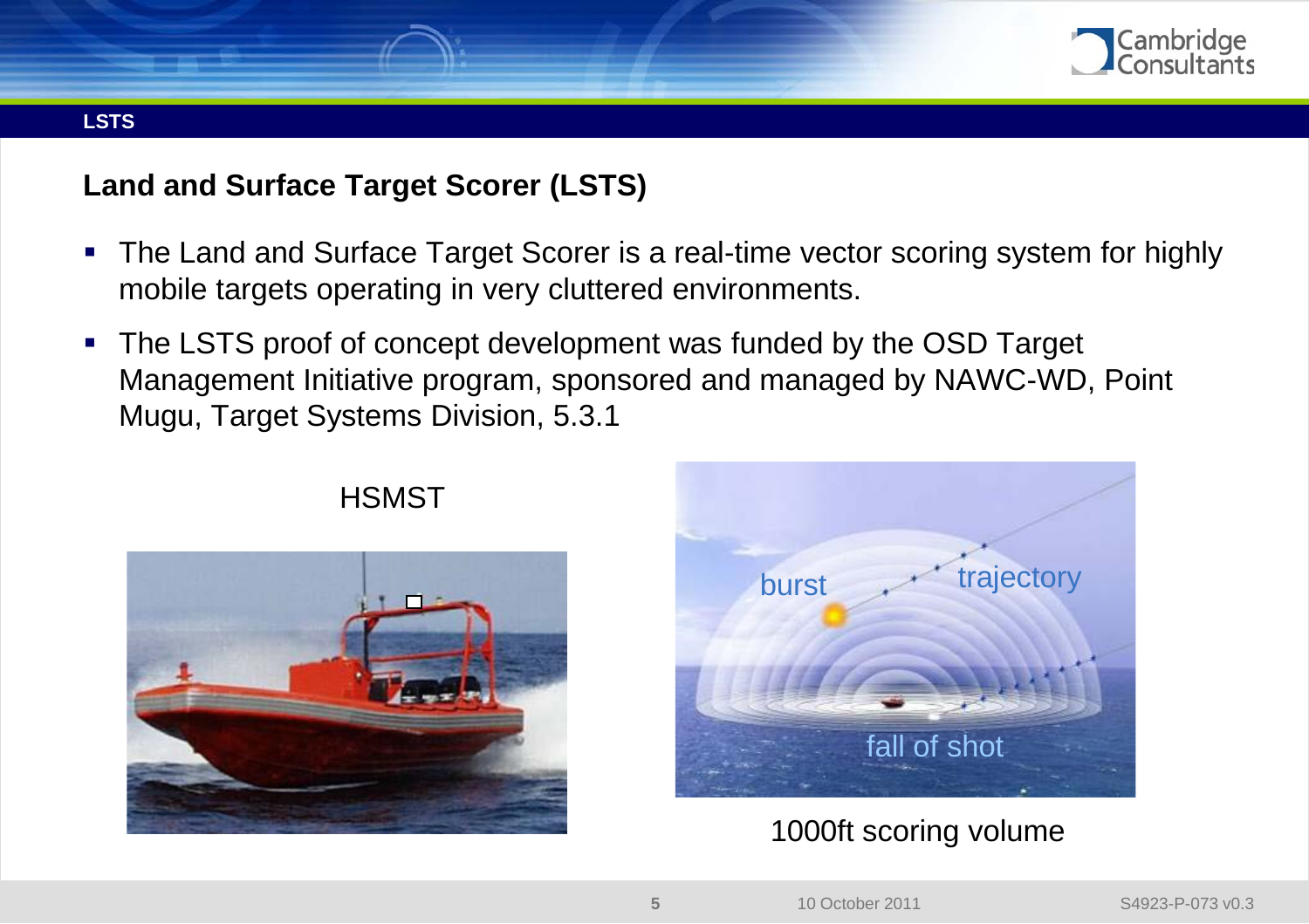

#### **LSTS Performance requirements**

# **Key functionality of the LSTS system**

| <b>Parameter</b>                      | <b>Final system</b>                                         | PoC system                       |
|---------------------------------------|-------------------------------------------------------------|----------------------------------|
| Coverage                              | Hemispherical                                               | Quadrant                         |
| Range (5" shell)                      | 1000 feet                                                   | 330 feet                         |
| Range (.50 calibre)                   | 300 feet                                                    | 100 feet                         |
| <b>Firing rate</b>                    | 20 rounds per minute                                        | 40 seconds continuous<br>capture |
| <b>Projectile closing</b><br>velocity | 2500ft/sec                                                  | 2500ft/sec                       |
| <b>Simultaneous operation</b>         | up to 4 targets with not<br>less than 1000 ft<br>separation | 1 radar operating required       |
| <b>Reporting</b>                      | Real-time                                                   | 15 minutes                       |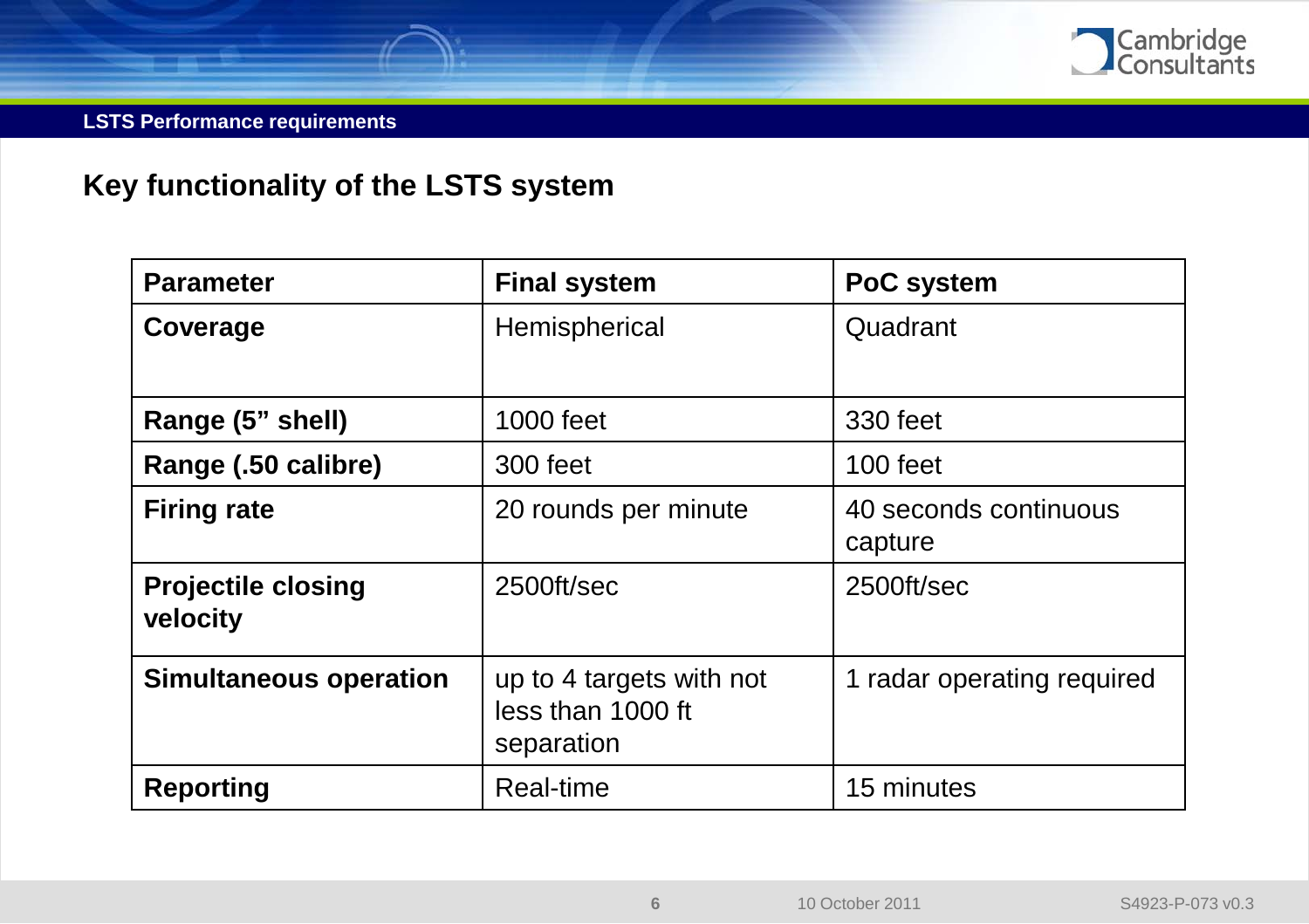

#### **LSTS origins**

# **Land and Surface Target Scorer (LSTS)**

- We had already developed a small, single card holographic radar system that tracks multiple targets in real time, for the automotive market.
- We had tested a variant of this system in longer range and in marine applications.



'SPOT' radar 6" x 3.1"

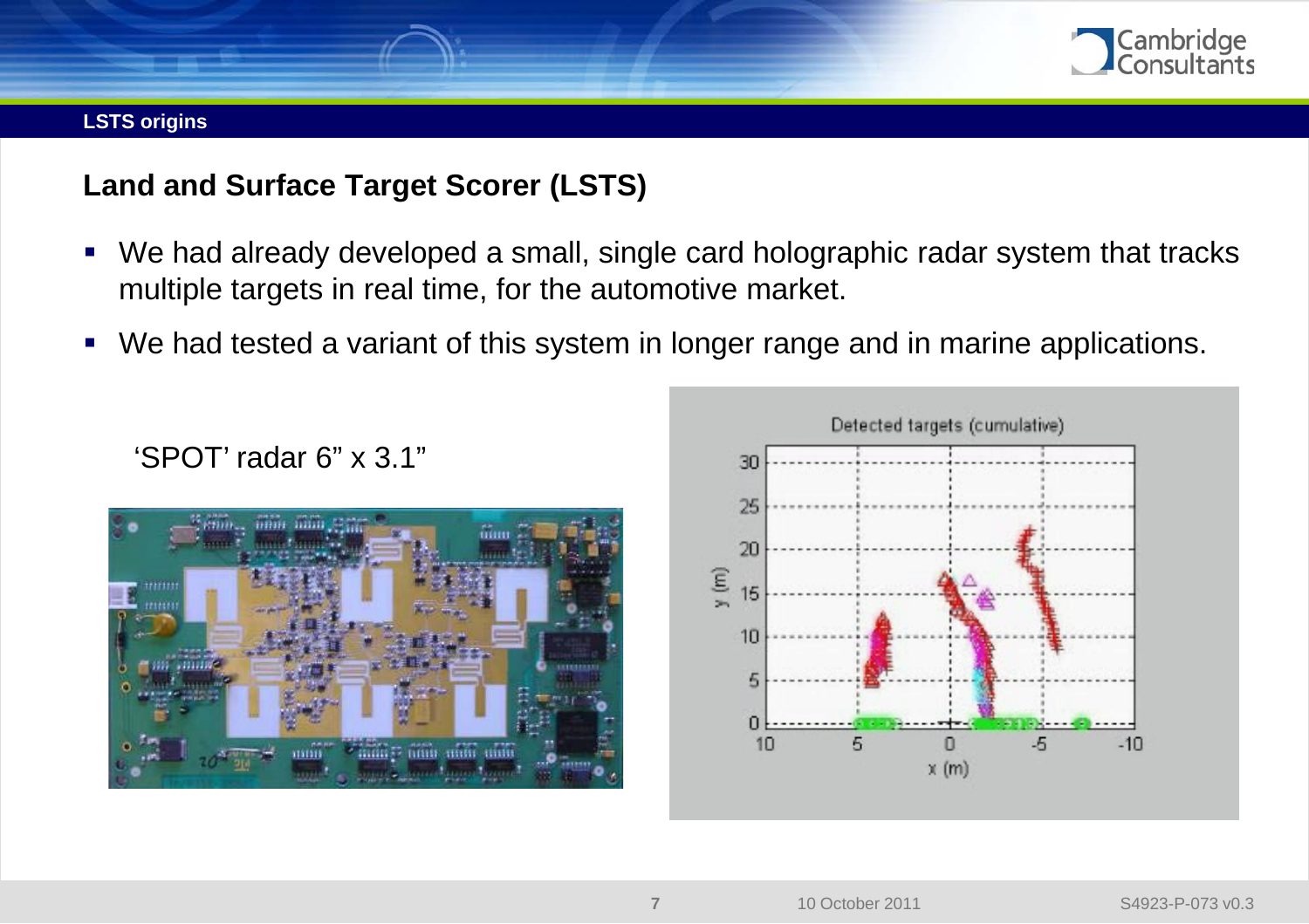

#### **LSTS development**

# **Land and Surface Target Scorer (LSTS) Proof of Concept system**

- The system was developed from start to TRL6 in 15 months.
- The proof-of-concept equipment has been engineered to a form that is close to that of the final system.



Jan 2010

June 2010

Nov 2010

Mar 2011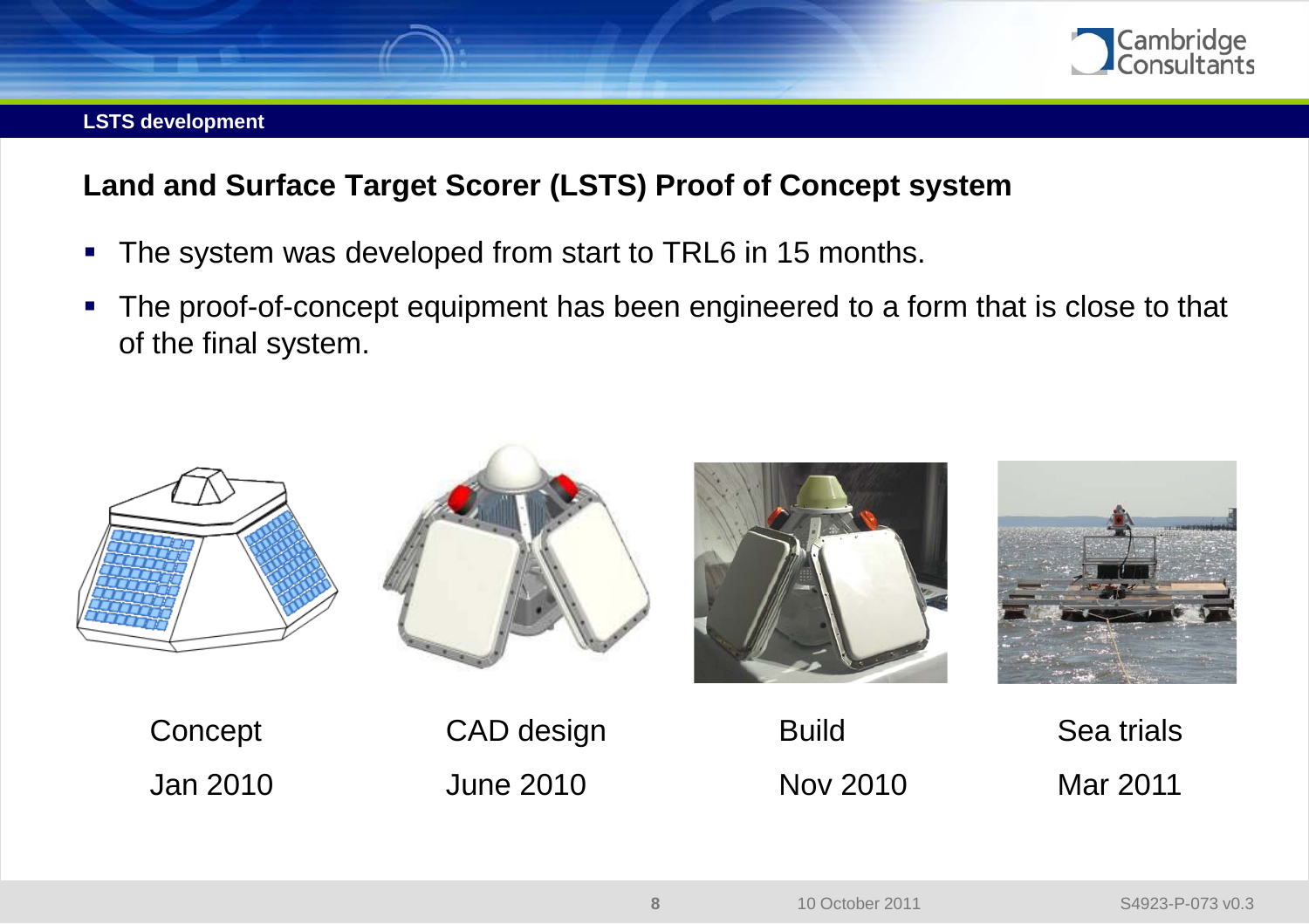

| 1              | <b>Short introduction to Cambridge Consultants</b> |
|----------------|----------------------------------------------------|
| 2 <sup>1</sup> | <b>LSTS development program</b>                    |
| 3              | <b>Trials results from March 2011</b>              |
| 4              | <b>Program going forwards</b>                      |
| 5              | <b>Questions</b>                                   |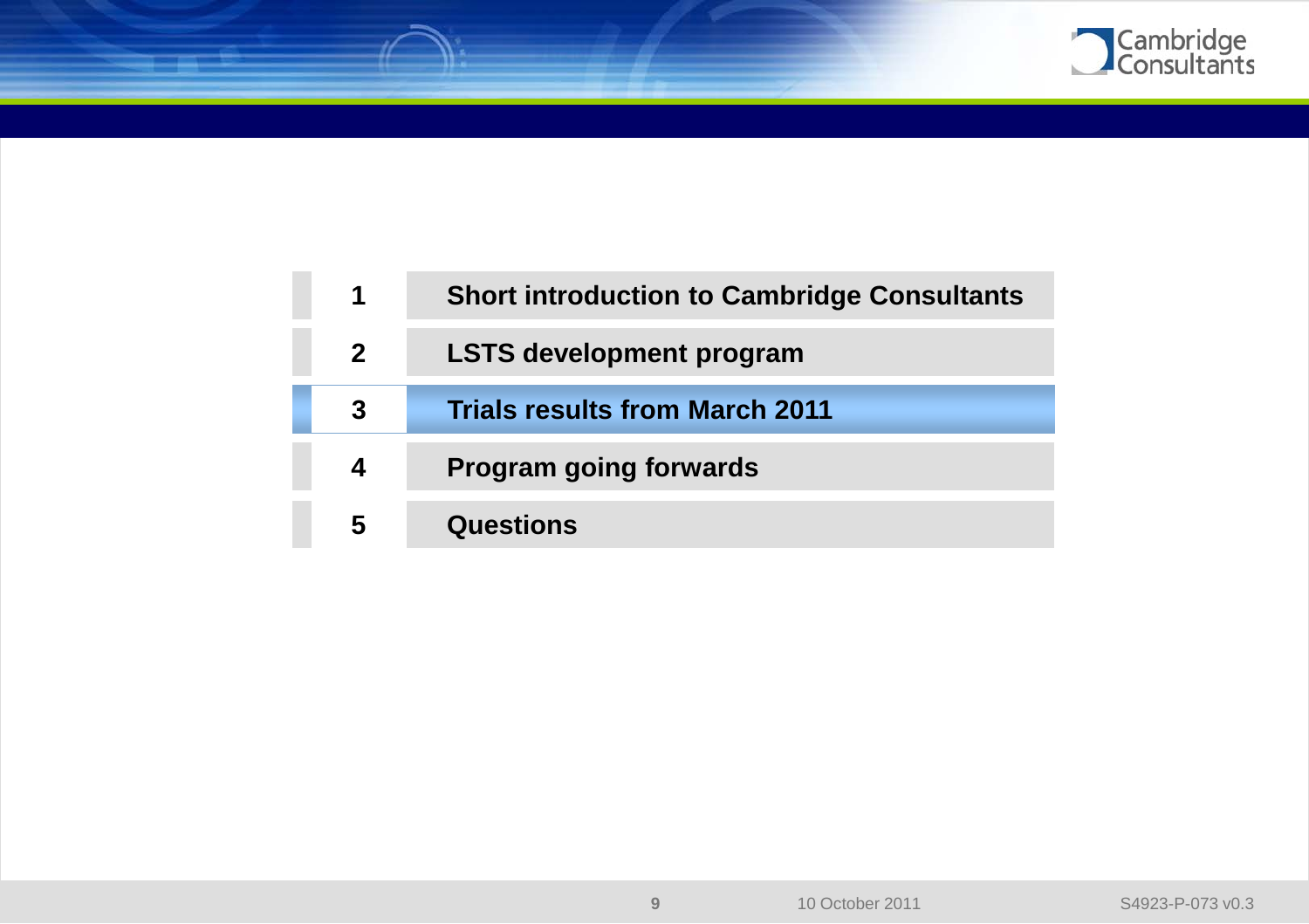

#### **LSTS Proof of Concept equipment**

# **PoC system – Sensor Head, Radar Data Processor and Battery**

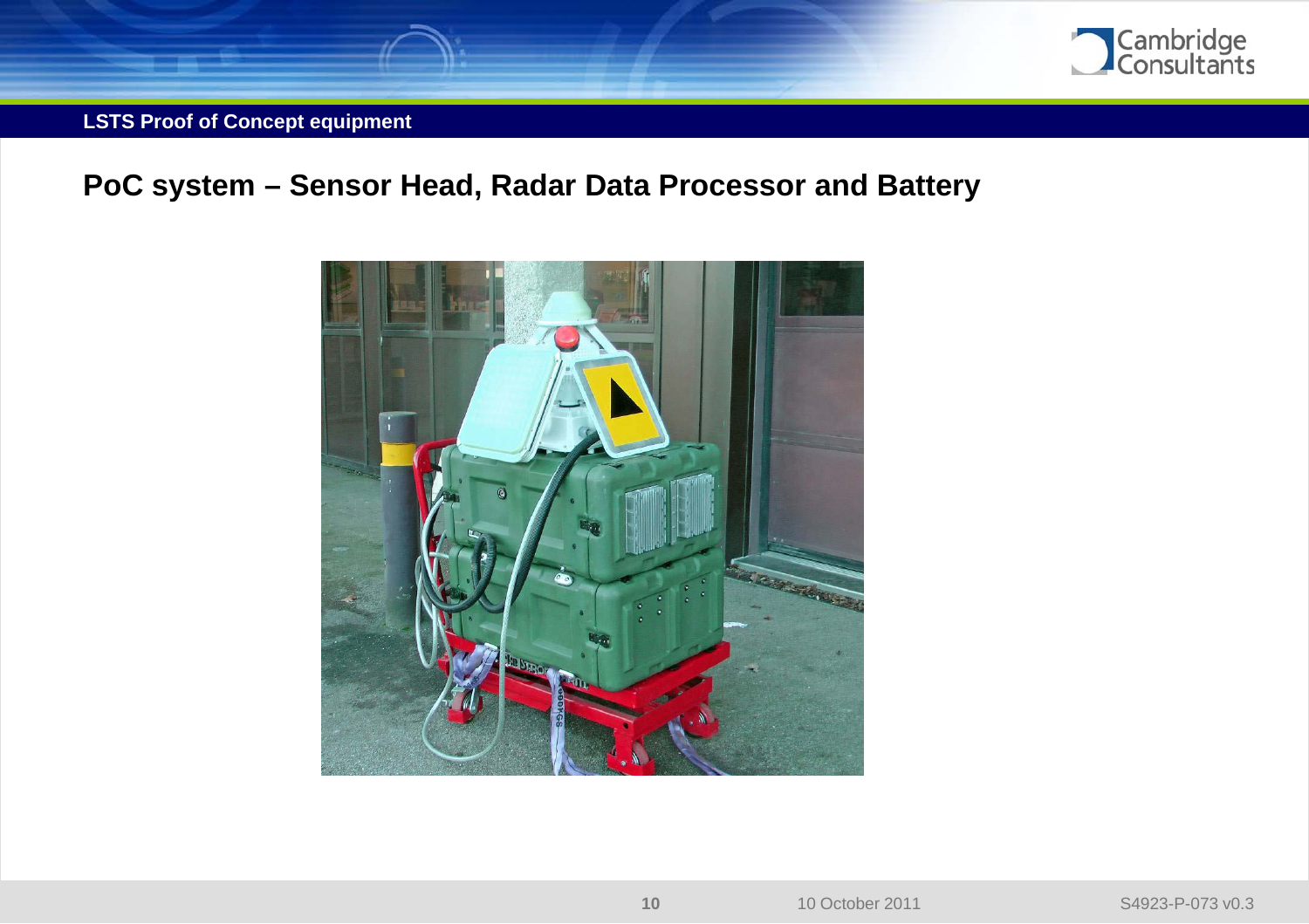

**LSTS Proof of Concept trial, Potomac River, Naval Surface Warfare Center, Dahlgren VA** 

# **Sensor pontoon 9000 yards down range**

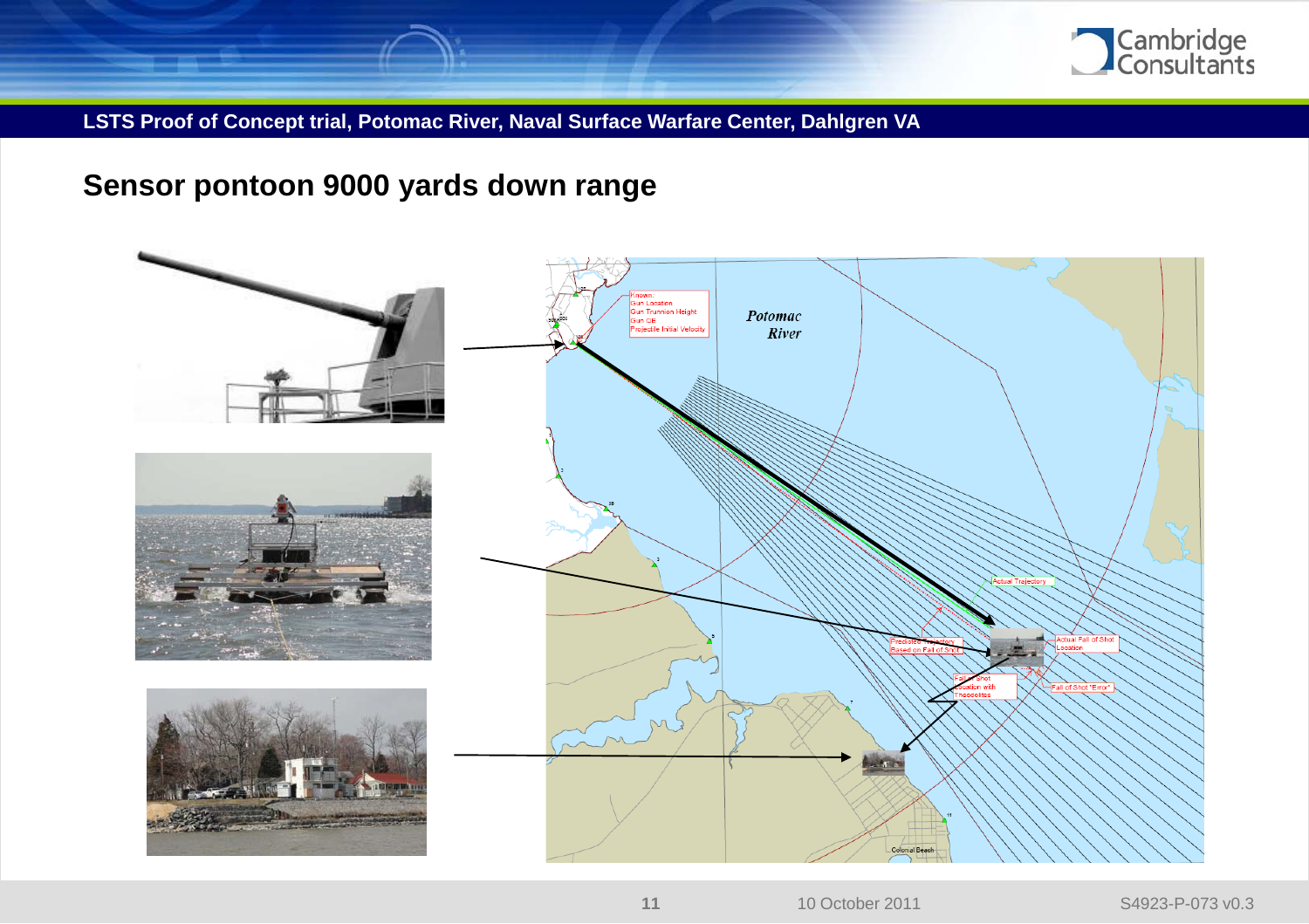

# **PoC Demonstration Results**

- 16 x 5" shell shots scored:
	- mixture of BL&P and HE
	- Mixture of up-range, down-range and broadside trajectories
	- One 4-shot burst (3 second intervals)
- **Results confirmed predicted performance:** 
	- good detection rate
	- good discrimination from clutter
	- good signal-to-noise at longest range
	- low noise on individual position estimates
- Ability to detect distinctive splash point and blast point returns

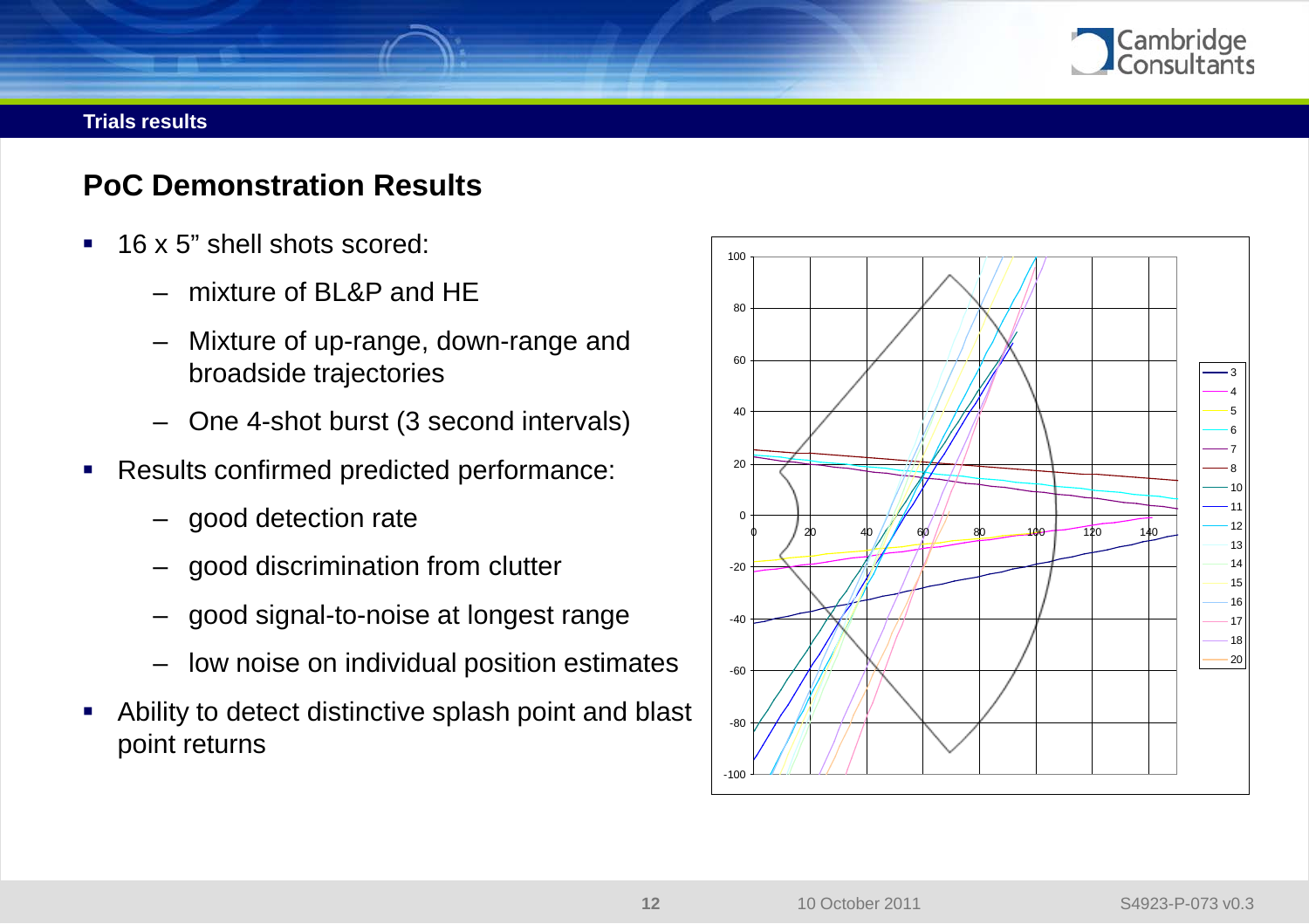

#### **LSTS**

**A tracked trajectory of a 5" shell fired from 6 miles range over the top of our radar with a muzzle velocity of 800m/s** 

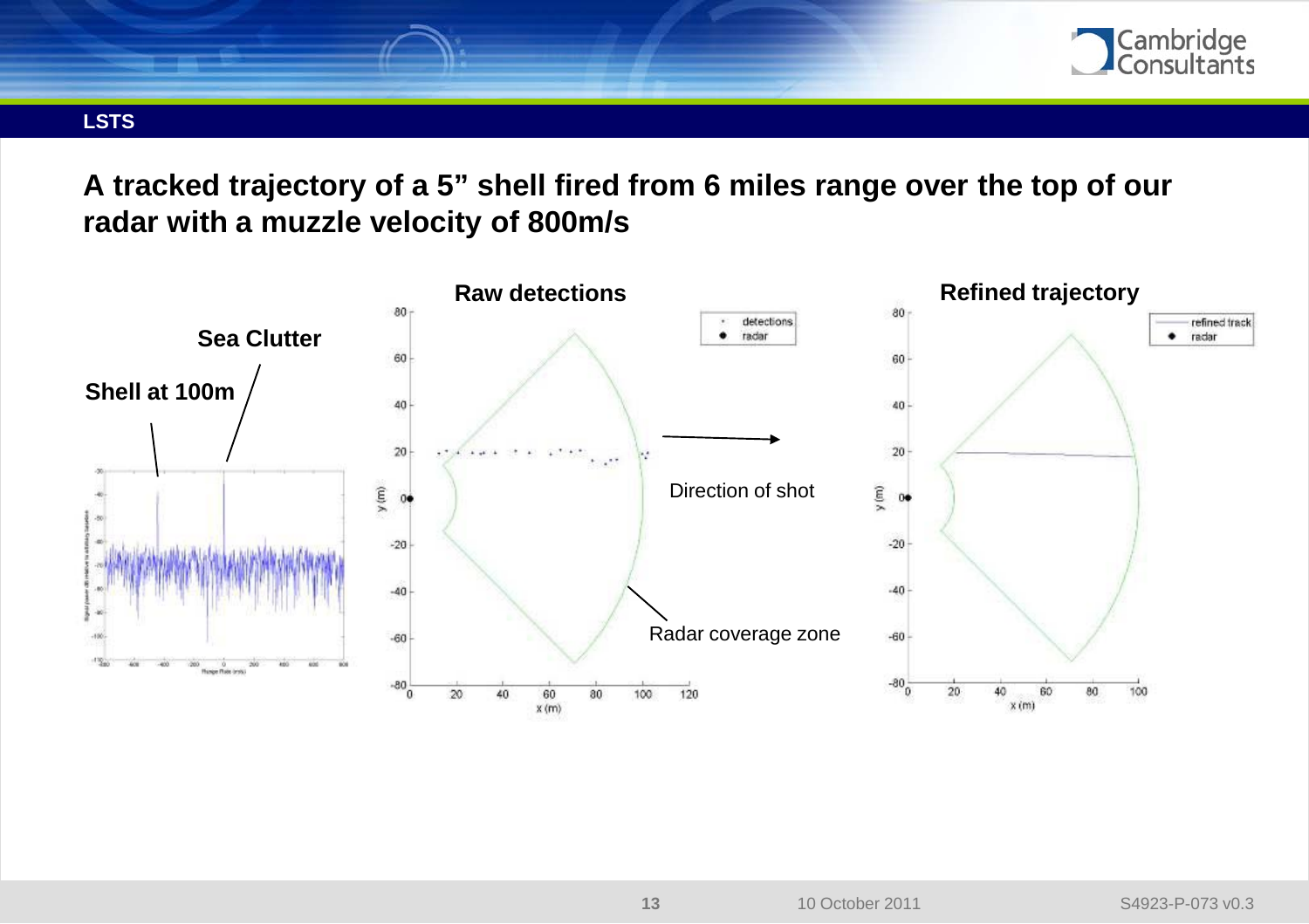

**Up-range shot**

Plan view

80

60

 $40<sub>1</sub>$ 

 $20\,$ 

 $-20$ 

 $-40$ 

 $-60$ 

 $-80$ 

20

40

 $x$  (m)

60

80

 $y$  (m)  $\alpha$ 

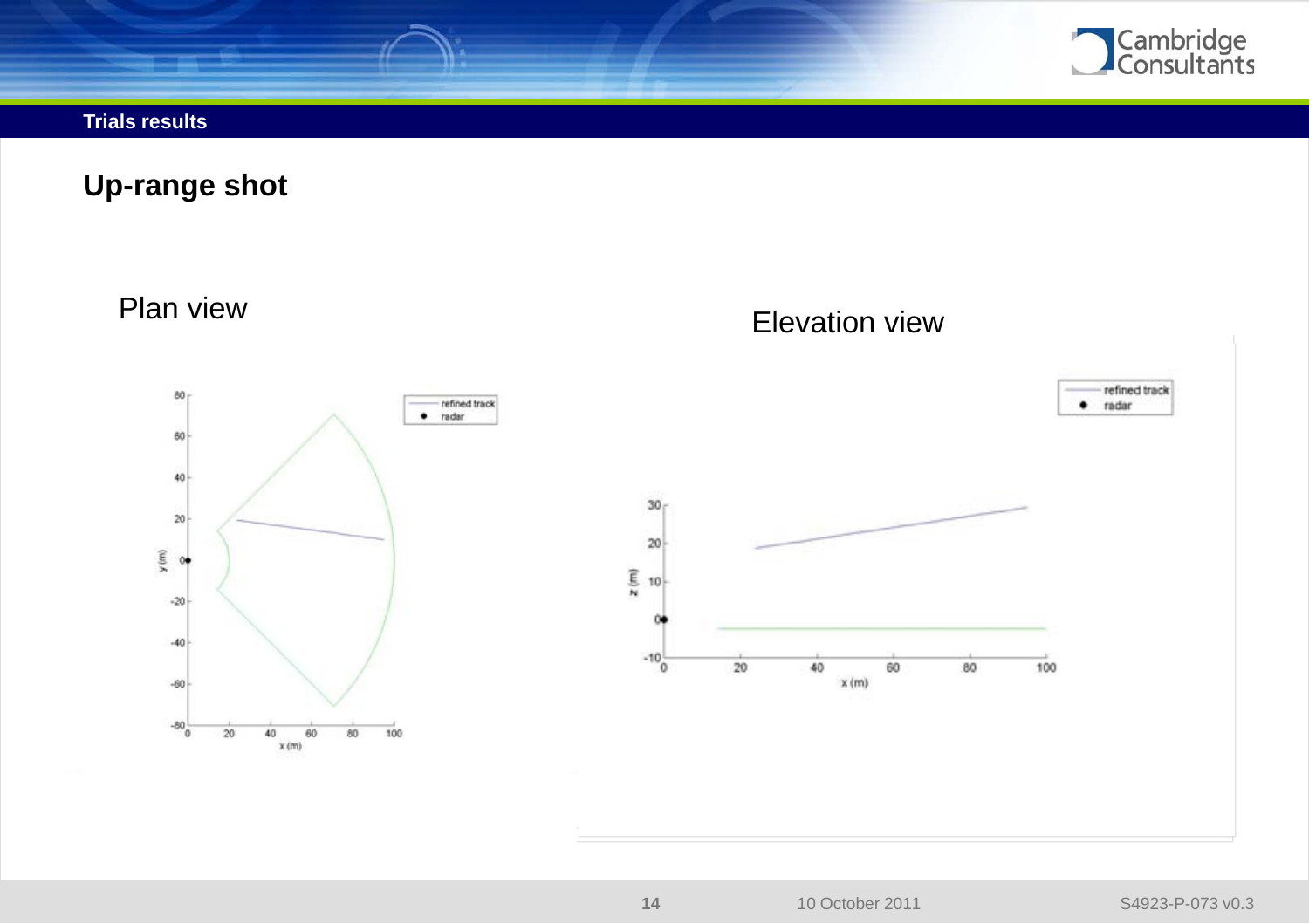

**Down-range shot**

Plan view

Elevation view

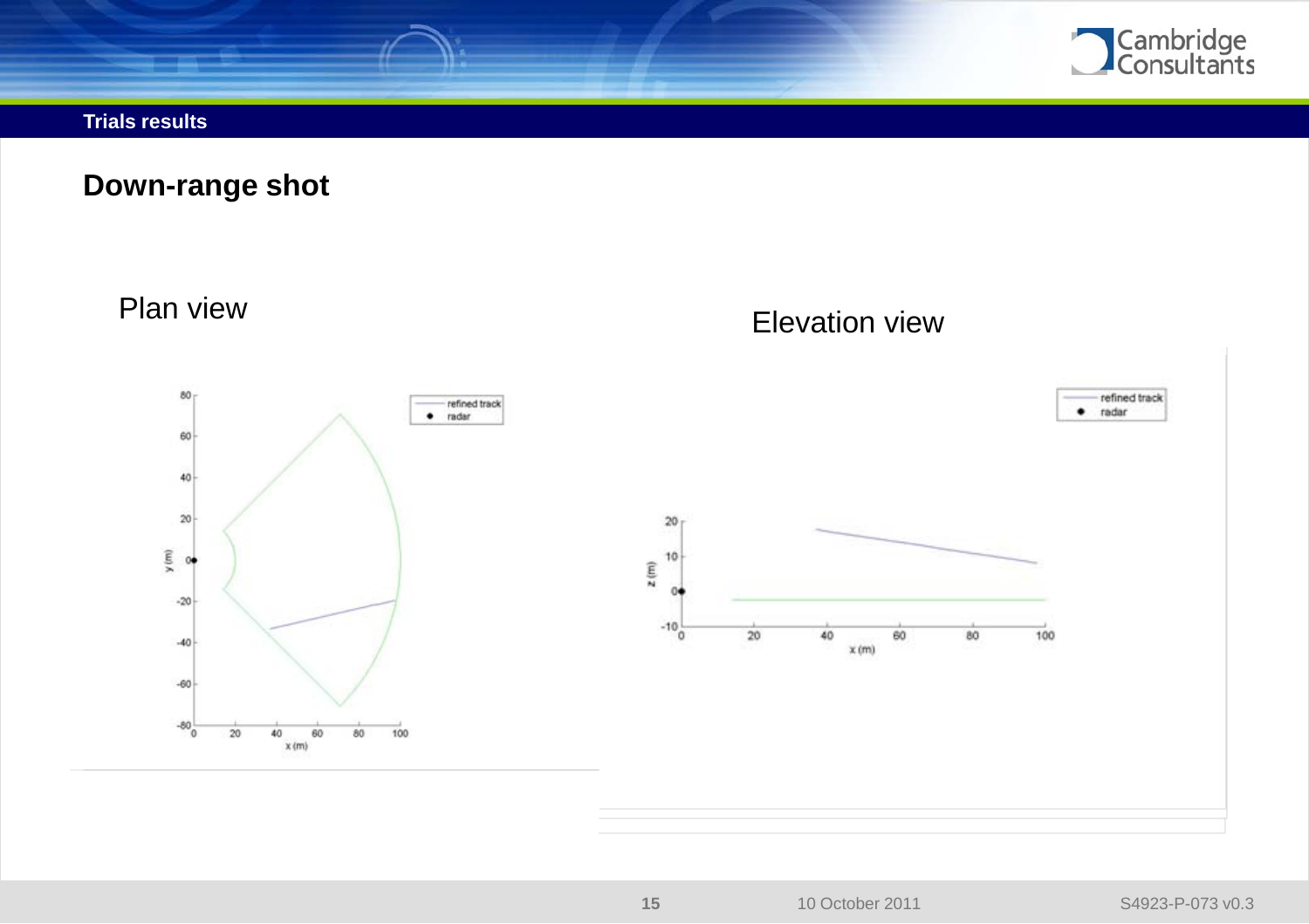

**Cross-track shot**

Plan view

80

60

40

 $20\,$ 

 $\theta$ 

 $-20$ 

 $-40$ 

 $-60$ 

 $-80^{-}_{0}$ 

 $20$ 

40

 $x(m)$ 

60

100

80

 $\mathbf{y}$  (m)

refined track  $\bullet$  radar  $10<sub>1</sub>$  $\mathbf{z}$  (m)  $\circ$ 

# Elevation view

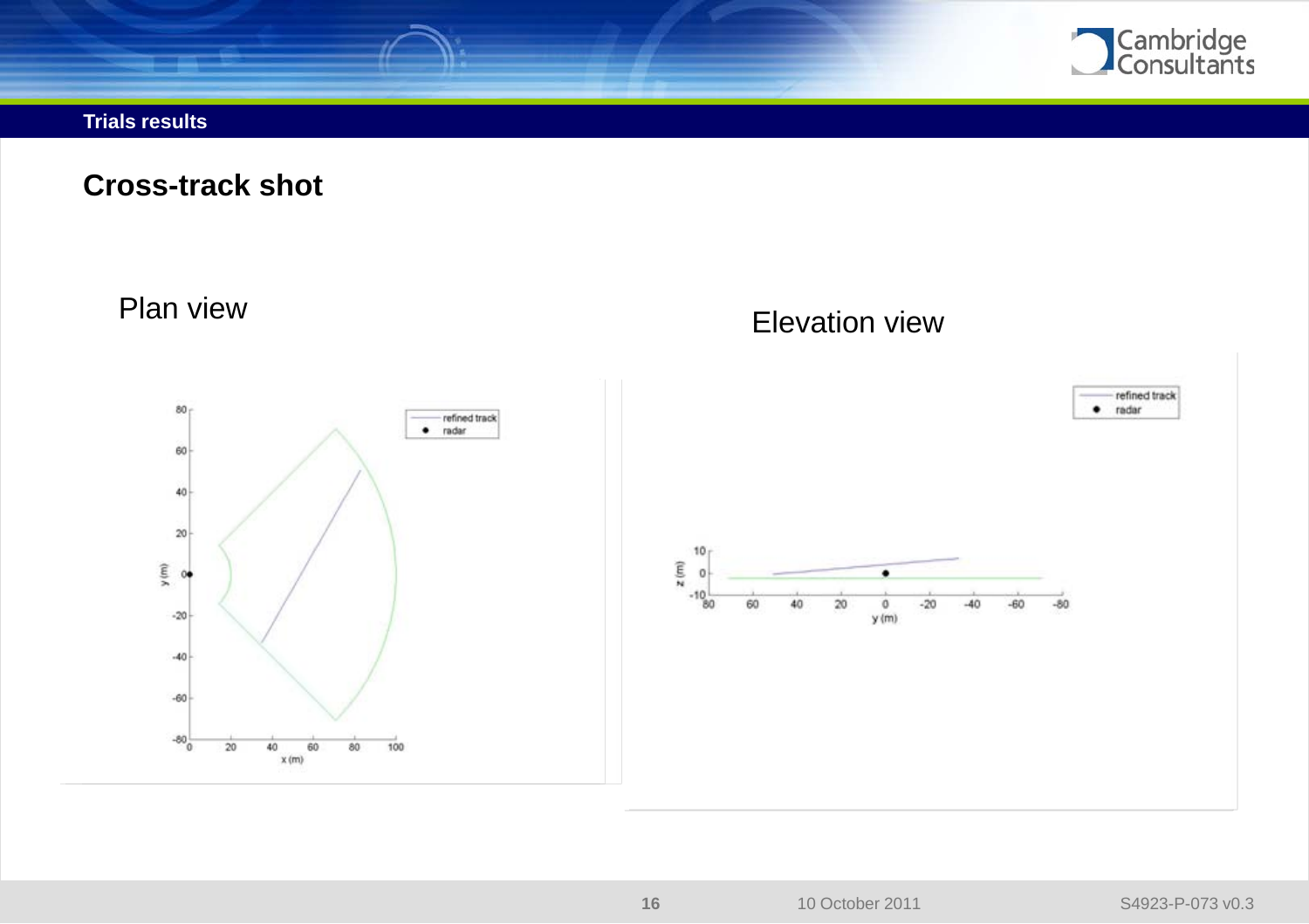

**4 shot burst**

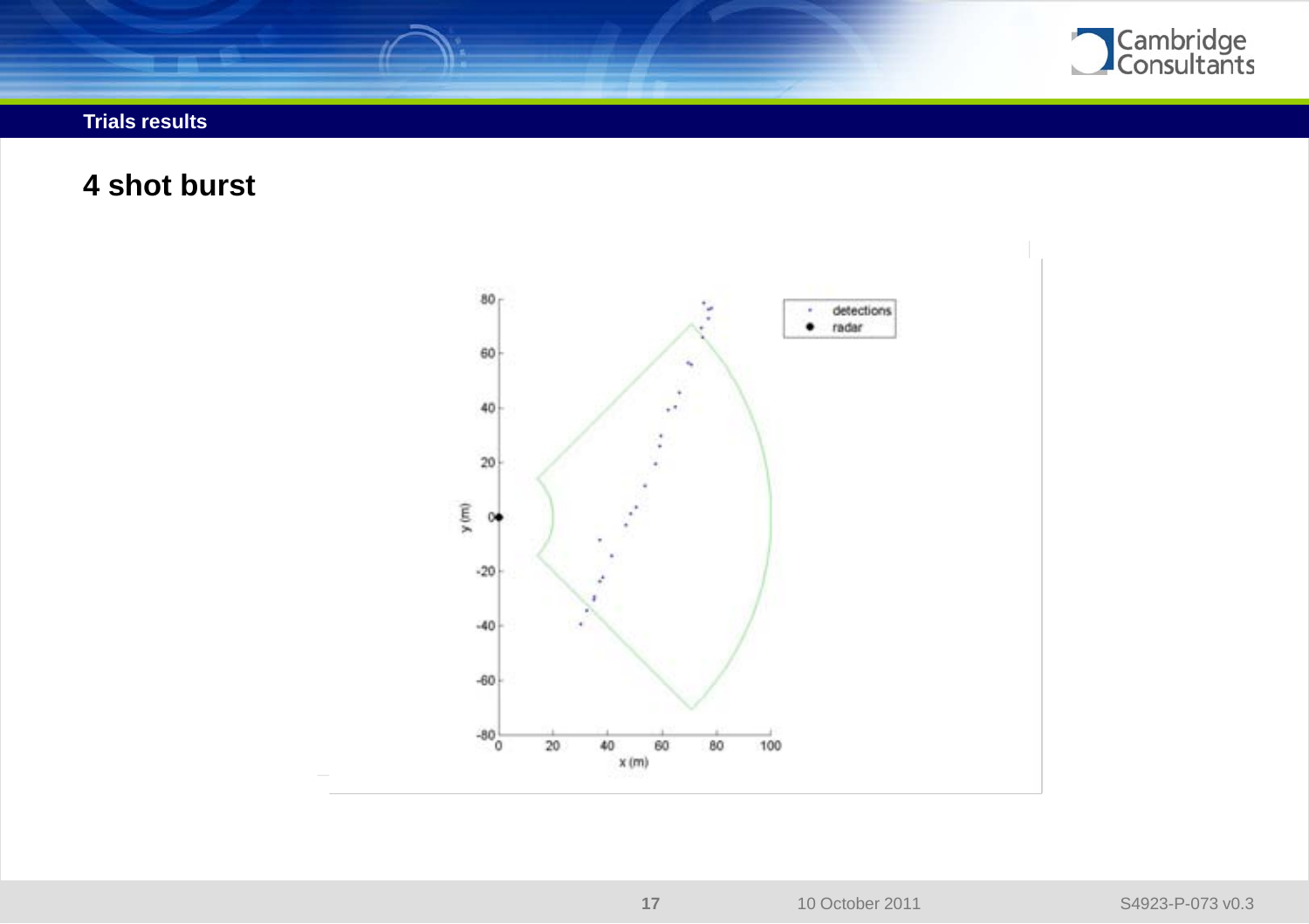

# **HE shot**

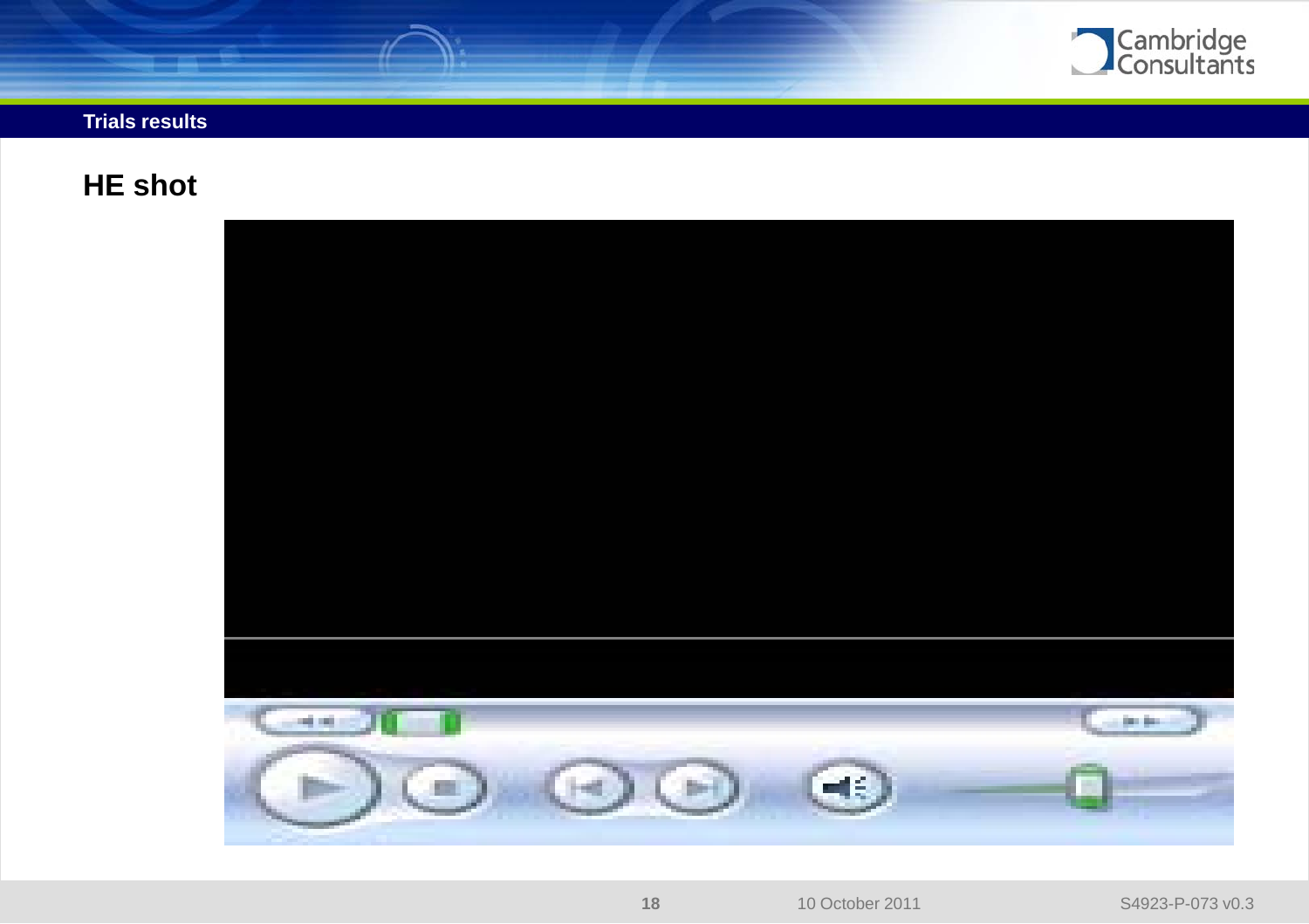

| 1              | <b>Short introduction to Cambridge Consultants</b> |
|----------------|----------------------------------------------------|
| 2 <sup>1</sup> | <b>LSTS development program</b>                    |
| 3              | <b>Trials results from March 2011</b>              |
| 4              | <b>Program going forwards</b>                      |
| 5              | <b>Questions</b>                                   |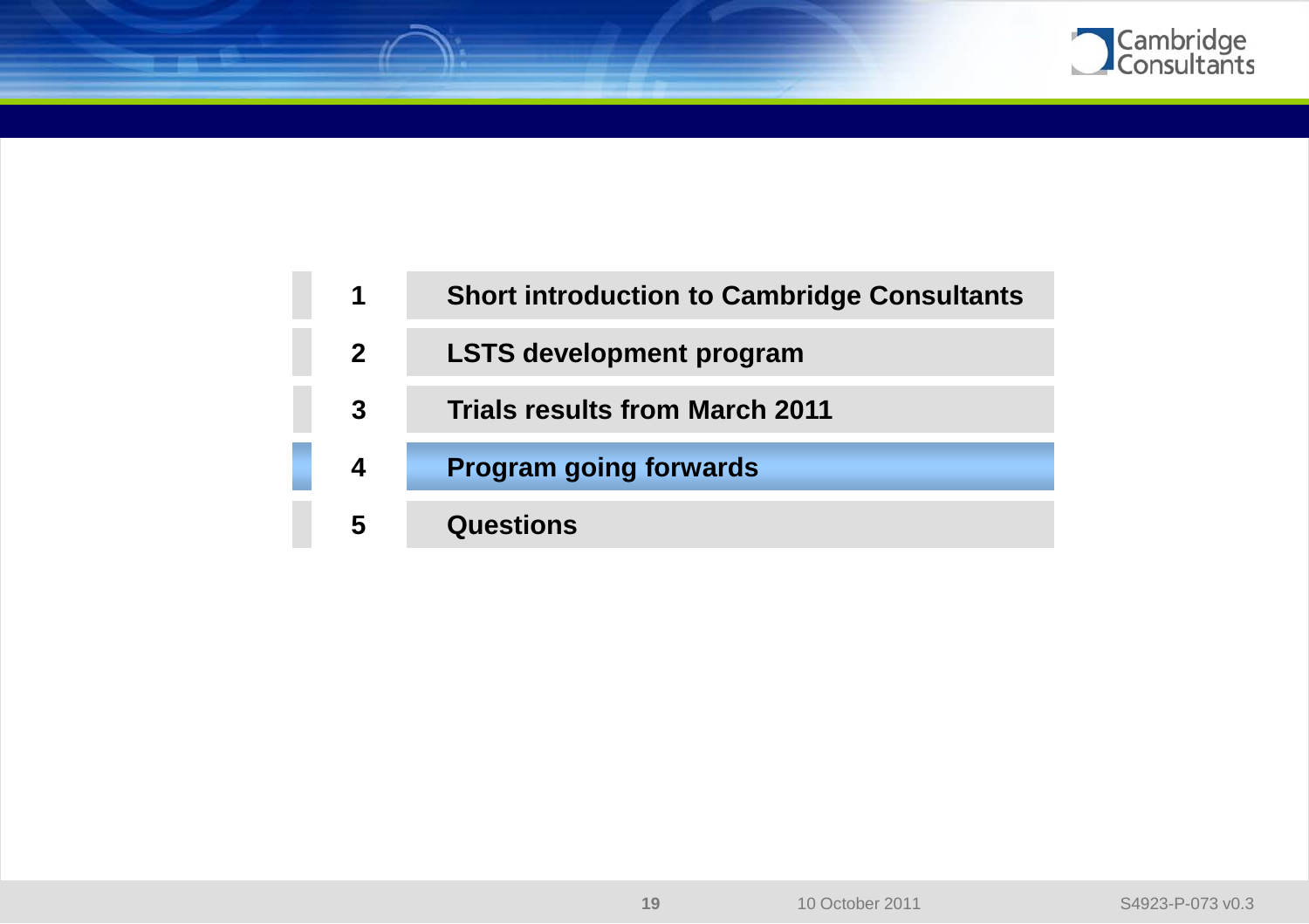

#### **LSTS**

# **Land and Surface Target Scorer Beta-prototype build**

# **Beta prototype phase to include:**

- Scale up to 1000' range
- **Full hemispherical coverage**
- Real-time processing
- **Trials on fixed and mobile platforms**
- **Trial against 50 cal**

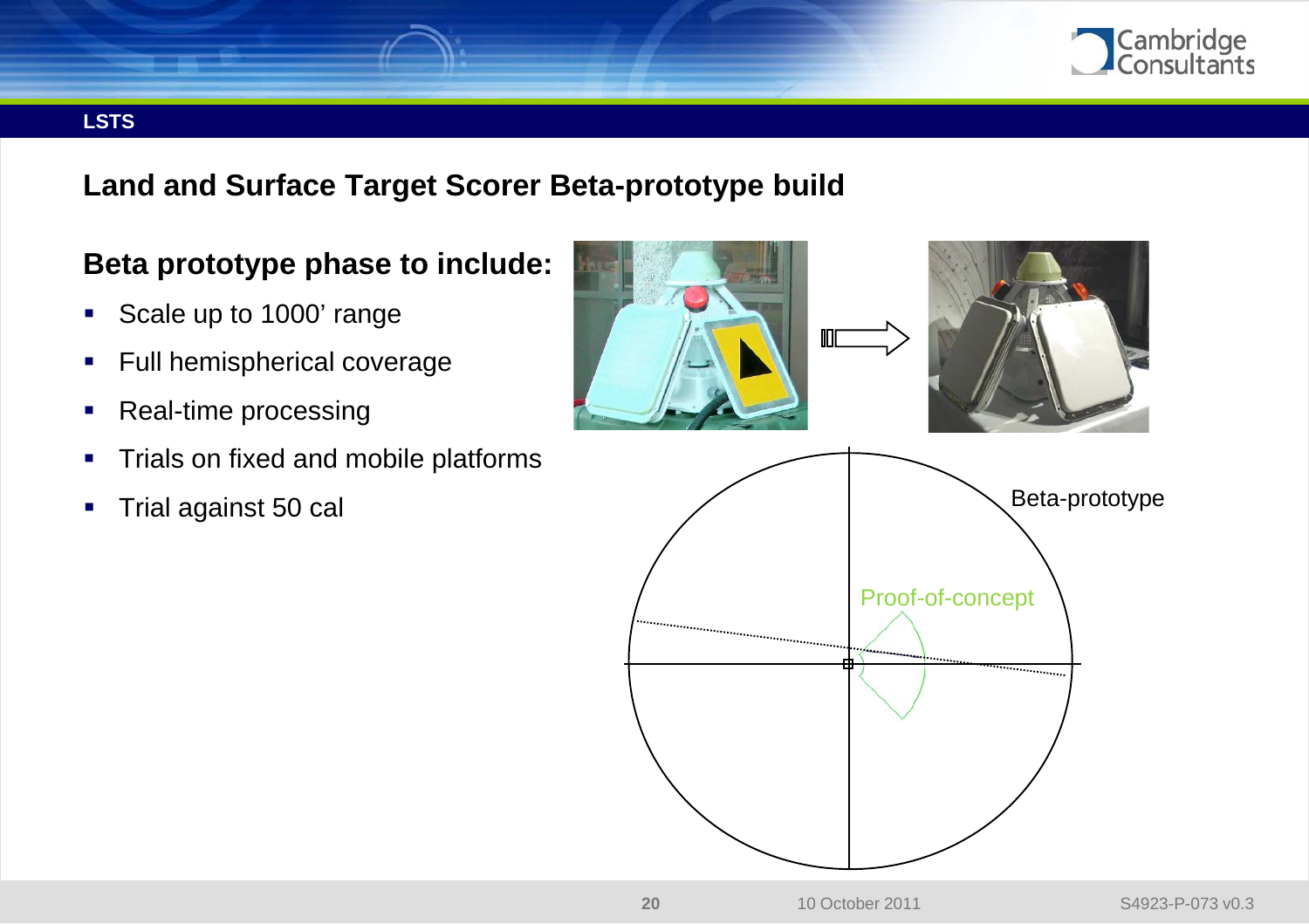